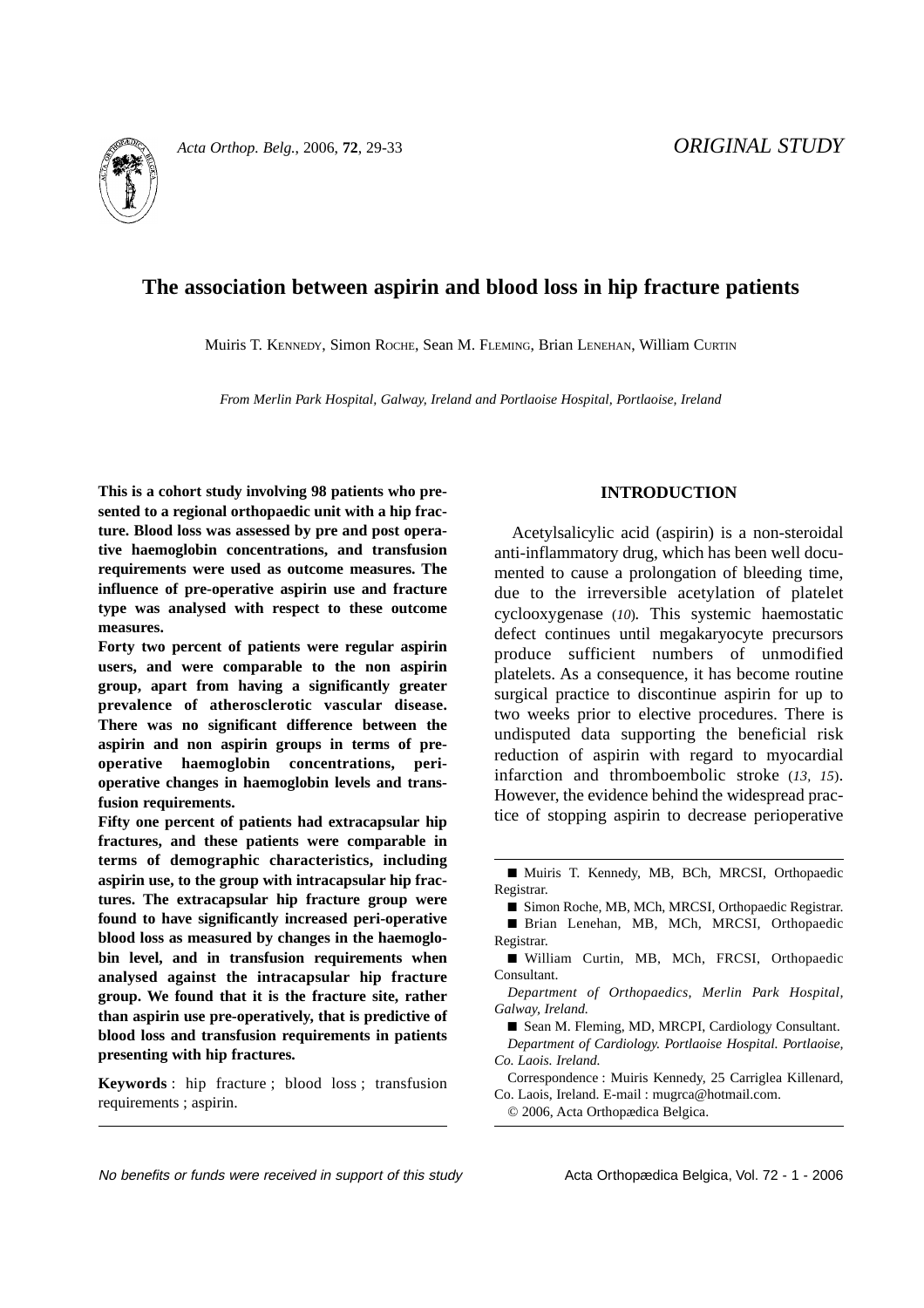

*Fig. 1.* — Reduction in measured haemoglobin after fracture repair in aspirin takers (aspirin) and non-aspirin takers (no aspirin), mean (dot), 95% confidence intervals (box) and 99% confidence intervals (whiskers) ( $p = 0.58$ , t-test).

bleeding appears to be contradicatory, with some studies indicating a clinically significant increased haemorrhagic effect (*6, 14, 16*), while others show data which suggest the inverse is true (*4, 11, 17*). There is a relative paucity of literature regarding the risk of excessive bleeding in orthopaedic surgery when aspirin is used preoperatively. There is also a dearth of published data relating to the differential blood loss associated with intracapsular versus extracapsular hip fractures. The aim of this study was to elucidate the relationships between blood loss, costly blood transfusions (*9*) and the hip fracture site, as well as aspirin use preoperatively.

#### **METHODS**

This is a case controlled cohort study in consecutive patients who presented to a regional trauma centre, with femoral neck and intertrochanteric hip fractures.

Patients with abnormal coagulation profiles, on oral coagulation therapy, with haematological disorders or whose surgery was delayed more than 48 hours following admission were excluded from the study. Operative fixation included Dynamic Hip Screw (DHS) for extracapsular hip fractures, and hemiarthroplasty for intracapsular hip fractures with either an Austin Moore prosthesis or a bipolar hemiarthroplasty prosthesis.

The outcome measures were transfusion requirements, difference in measured haemoglobin (Hb) pre



*Fig. 2.* — Reduction in measured haemoglobin after repair of extracapsular (extra) and intracapsular (intra) hip fracture, mean (dot), 95% confidence intervals (box) and 99% confidence intervals (whiskers) ( $p = 0.04$ , t-test).

and post operatively ; for this measure we excluded from the analysis patients who received intra-operative blood transfusions ( $n = 5$ ). Post-operative full blood counts were taken at hours following the surgical procedure.

Data was analysed using GB Stat V6.5 (Dynamic Microsystems, US). Variables were tested for normality. For normally distributed variables we report mean values and 95% confidence intervals (95% CI) and we test for significance using Students t-test. For non-normally distributed variables we report median values and inter quartile ranges (IQR) and test for significance using Wilcoxon's rank sum test. The Fisher's exact chi square test was performed for binary tables. In each case a p value of less than 0.05 is taken as significant.

## **RESULTS**

In total 98 patients met inclusion criteria, they were an older group of patients (median age 82, IQR 78-87, 26.5% Male). Fifty (51%) fractures were extracapsular. Average pre-op Hb for the group as a whole was 12.4g/dl (95% CI 12.1-12.7), average Hb drop was 2.5g/dl (95% CI 2.2-2.8). Twenty seven patients required transfusions, five of which were intra-operative. Two patients received one unit of packed red cells, 22 received two units, and three patients received four units. Forty (40.8%) were taking aspirin. Baseline characteristics were similar in the aspirin taking and non-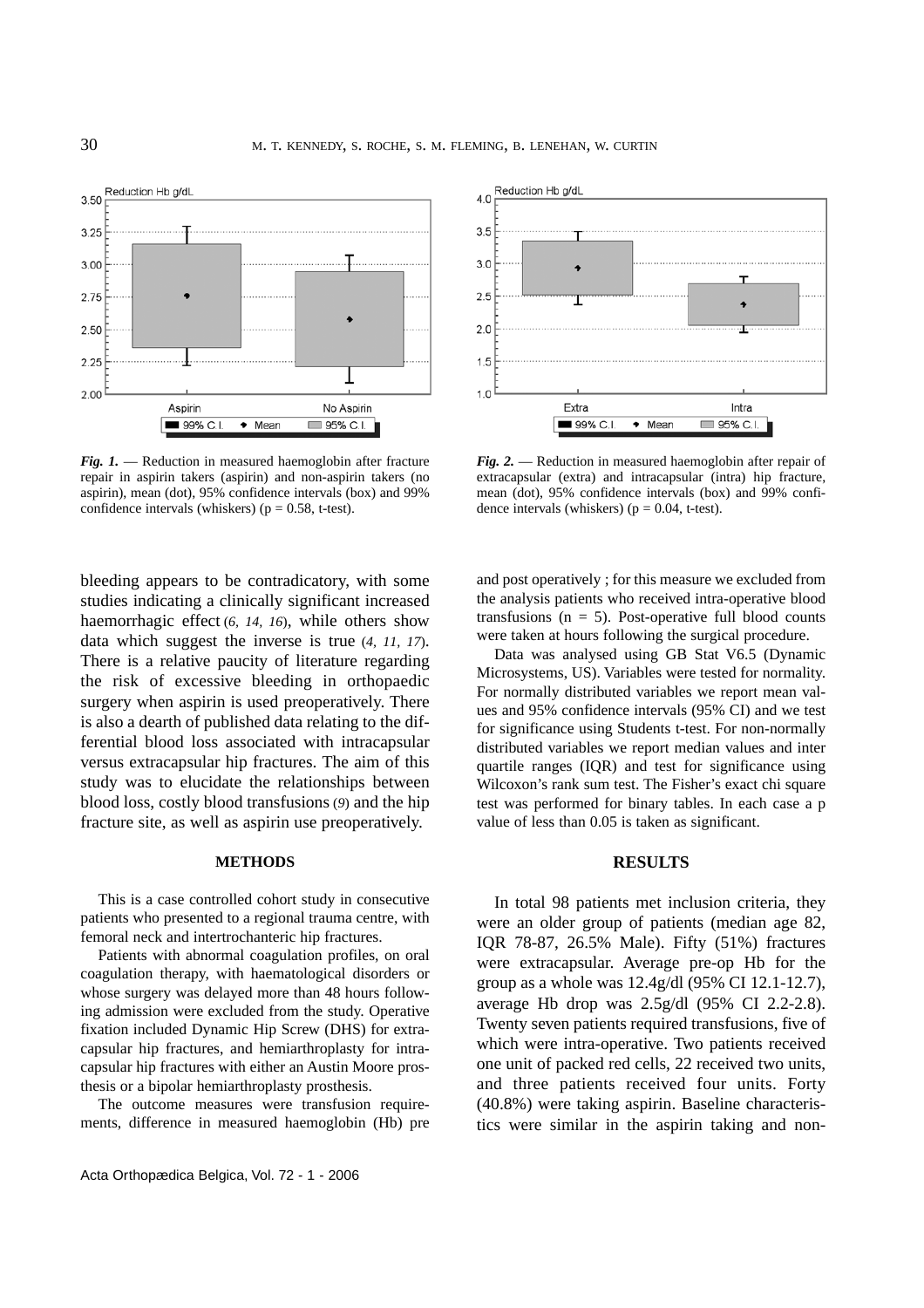|                                 | Aspirin    | Non-Aspirin   | р     |
|---------------------------------|------------|---------------|-------|
| N                               | 40         | 58            |       |
| Age (Median, IQR)               | 84 (80-87) | $80.5(75-87)$ | 0.19  |
| Gender (n, % Female)            | 32 (80%)   | 40 (69%)      | 0.06  |
| Fracture (n, % Extra)           | $20(50\%)$ | 28 (48%)      | 0.51  |
| History Vascular Disease (n, %) | 17(43%)    | 8(14%)        | 0.001 |

Table I. — Demographic characteristics, Aspirin and non-aspirin takers. (Extra – Extracapsular)

Table II. — Demographic characteristics, Extracapsular and Intracapsular fracture groupings

|                                 | Extracapsular | Intracapsular |      |
|---------------------------------|---------------|---------------|------|
| N                               | 50            | 48            |      |
| Age (Median, IQR)               | 82.5 (78-87)  | 81.5 (77-86)  | 0.75 |
| Gender (n, % Female)            | 37 (74%)      | 35 (73%)      | 0.54 |
| Aspirin (n, % Using)            | 20(40%)       | 20 (42%)      | 0.51 |
| History Vascular Disease (n, %) | 15 (30%)      | 10(21%)       | 0.2  |

aspirin groups (table I). The aspirin taking group had a significantly greater prevalence of pre-existing atherosclerotic vascular disease.

No significant differences between the aspirin and non-aspirin takers were observed in pre-operative haemoglobin (12.5 g/dl, 12.3 g/dl respectively,  $p = 0.37$  n = 98); haemoglobin reduction postoperatively  $(2.8 \text{ g/dl}, 2.6 \text{ g/dl}$  respectively,  $p = 0.58$ ,  $n = 93$ , fig 1); or in the proportion receiving a transfusion (30%, 26% respectively,  $p = 0.41$ ,  $n =$ 98).

Taking into consideration fracture location, there was no significant difference ( $p = 0.17$ ) in the preoperative haemoglobin levels between the intra (12.2 g/dl) and extra (12.6) capsular hip fracture groups. Baseline characteristics between the two groups were similar (table II). However extracapsular hip fracture resulted in a drop of 2.9 g/dl versus 2.4 g/dl for the intra capsular group ( $p = 0.04$ , fig 2). This was reflected in transfusion requirements with significantly more patients (36% vs 19%) with an extracapsular fracture requiring a transfusion ( $p = 0.045$ ).

## **DISCUSSION**

As evidence showing efficacy for the use of aspirin grows in relation to coronary artery disease,

embolic stroke, colonic adenocarcinoma and Alzheimer's dementia, so the number of elderly patients prescribed low dose aspirin increases (*2, 5, 8, 12*). The prolongation of bleeding time associated with aspirin due to cyclooxygenase inhibition is well documented (*10*). Amrein *et al* however, found that while aspirin produced a prolongation of the bleeding time compared with the controls, there was no correlation with increased blood loss in elective THA patients (*1*). In a retrospective analysis Fauno *et al* contradicted these results concluding that pre-operative NSAID use in elective THA patients resulted in a increased peri-operative blood loss (*6*) Other studies in non-elective procedures supported the hypothesis that aspirin was not associated with a greater perioperative blood loss (*3, 7, 11*), but did find a relationship with aspirin use and the requirement for postoperative transfusion (*3, 11*) (table III). In this study, we find that there is no significant difference between those patients on aspirin preoperatively, versus those that were not, in terms of preoperative haemoglobin levels, blood loss or transfusion requirements.

With the exception of Swain *et al*, the relative blood loss between intra and extra capsular hip fractures throughout their perioperative course is poorly documented in the literature (*17*). Our findings concur with Swain *et al* in respect to transfusion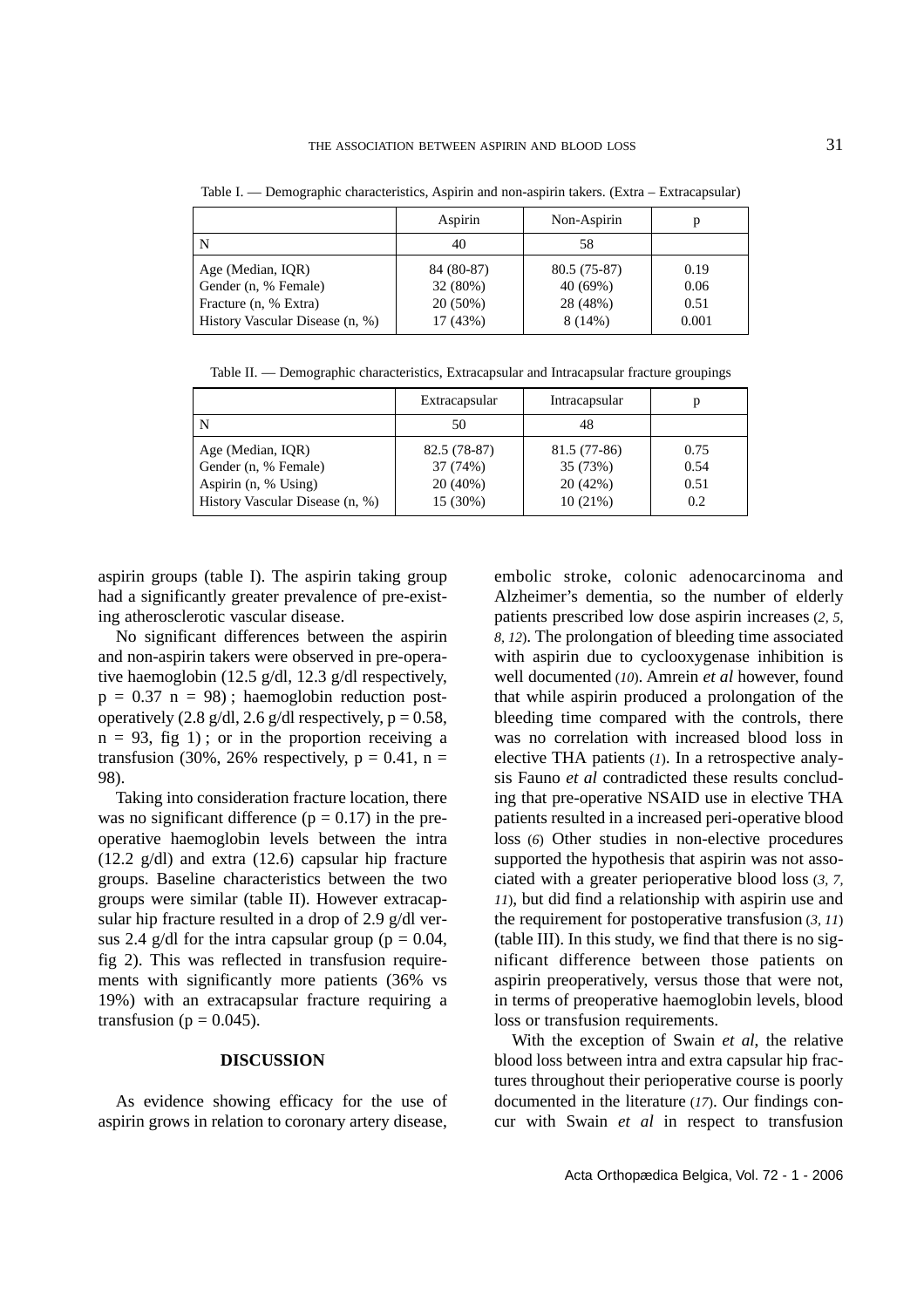|                                  | Manning<br><i>et al.</i> $(11)$         | Anekstein<br>et al. (3)                     | Kennedy<br>et al. (This paper)                         | Reich<br><i>et al.</i> (14)         | Sethi<br><i>et al.</i> (16)     |
|----------------------------------|-----------------------------------------|---------------------------------------------|--------------------------------------------------------|-------------------------------------|---------------------------------|
| Number                           | 89                                      | 104                                         | 98                                                     | 197                                 | 772                             |
| % on Aspirin                     | 36                                      | 37.5                                        | 41                                                     | 44                                  | 61                              |
| Surgery                          | Hip fracture<br>surgery                 | Hip fracture<br>surgery                     | Hip fracture<br>surgery                                | Elective<br>CABG                    | Elective<br>CABG                |
| Outcome measures                 | $B.L, \Delta Hb.$<br>Pre-op Hb.         | $\Delta$ Hb.<br>Transfusion.<br>Tranfusion. | Pre-op Hb.<br>Transfusion.<br>$\Lambda$ H <sub>b</sub> | B.L from<br>drains.<br>Transfusion. | B.L.<br>Transfusion.            |
| Results in the<br>aspirin group. | $\downarrow$ Pre-op Hb,<br>Transfusion. | ↑ Transfusion.                              |                                                        | ↑ Drain B.L                         | $\uparrow$ B.L.<br>Transfusion. |

Table III. — Comparative table of studies looking at the effects of pre-operative aspirin Results refer only to those outcome measures in which the aspirin group differed significantly from the non aspirin group.  $B.L = Peri$ -operative Blood Loss.  $\Delta Hb = Peri$ -operative decrease in Hb. Transfusion = Transfusion requirement.  $CABG = \text{coronary artery bypass}$ 

requirements being higher in patients with extracapsular hip fractures. However, we also found that the peri-operative decrease in haemoglobin was greater in the extra-capsular hip fracture group. Therefore, future studies into the causes of blood loss in hip fracture patients must take into account the type of fracture involved.

In conclusion, we found that instead of aspirin being the predictive factor relating to blood loss and transfusion requirements in these patients, it is the fracture type that was of significance.

#### **REFERENCES**

- **1. Amrein PC, Ellman L, Herris WH.** Aspirin induced prolongation of bleeding time and peri-operative blood loss. *JAMA* 1981 ; 63 : 23-25.
- **2. Anderson JC, Alpern Z, Messina CR** *et al.* Predictors of proximal neoplasia in patients without distal adenomatous pathology. *Am J Gastroentrol* 2004 ; 99 : 472-477.
- **3. Anekstein Y, Tamir E, Halperin N, Mirovsky Y.** Aspirin therapy and bleeding during proximal femoral fracture surgery. *Clin Orthop* 2004 ; 418 : 205-208.
- **4. Despotis GJ, Filos KS, Zoys TN** *et al.* Factors associated with excessive postoperative blood loss and hemostatic transfusion requirements : A multivariate analysis in cardiac surgical patients. *Anesth Analg* 1996 ; 82 : 13-21.
- **5. Etminan M, Gill S, Samii A.** Effect of non steroidal antiinflammatory drugs on the risk of Alzheimer's Disease : a systematic review and meta analysis of observational studies. *BMJ* 2003 ; 327 : 128.
- **6. Fauno P, Petersen KD, Husted SE.** Increased blood loss after pre-operative NSAIDs. *Acta Orthop Scand* 1993 ; 64 : 522-524.
- **7. Ferraris VA, Swanson E.** Aspirin usage and perioperative blood loss in patients undergoing unexpected operations. *Surg Gynaecol Obstet* 1983 ; 156 : 439-442.
- **8. Frilling B, Schiele R, Gitt AK** *et al***.** Too little aspirin for secondary prevention after acute myocardial infarction in patients at high risk for cardiovascular events : Results from the MITRA study. *Am Heart J* 2004 ; 148 : 306-311.
- **9. Jones HW, Savage L, White C, Goddard R** *et al.* Postoperative autologous blood salvage drains – are they useful in primary uncemented hip and knee arthroplasty ? A prospective study of 186 cases. *Acta Orthop Belg* 2004 ; 70 : 466-473.
- **10. Longmore M, Wilkinson I, Török E. "**Other cardiovascular drugs". In ; *Oxford Handbook of Clinical Medicine*. (Longmore M, Wilkinson I, Török E, editors). 5<sup>th</sup> Edition. Oxford University Press. 2001, p100.
- **11. Manning BJ, O'Brien N, Aravindan S** *et al.* The effect of aspirin on blood loss and transfusion requirements patients with femoral neck fractures. *Injury* 2004 ; 35 : 121-124.
- **12. Maulaz AB, Bezerra DC, Michel P, Bogousslavsky J.** Effect of discontinuing aspirin therapy on the risk of ischaemic stroke. *Arch Neurol* 2005 ; 62 : 1217-1220.
- **13. McCormack D, Gurwitz JH, Lessard D** *et al.* Use of aspirin, beta-blockers, and lipid lowering medications before recurrent acute myocardial infarction : missed opportunities for prevention ? *Arch Intern Med* 1999 ; 159 : 561-567.
- **14. Reich DL, Patel GC, Yelo-Cantos F** *et al.* Aspirin does not increase homologous blood requirements in elective coronary bypass surgery. *Anesth Analg* 1994 ; 79 : 21-25.

Acta Orthopædica Belgica, Vol. 72 - 1 - 2006